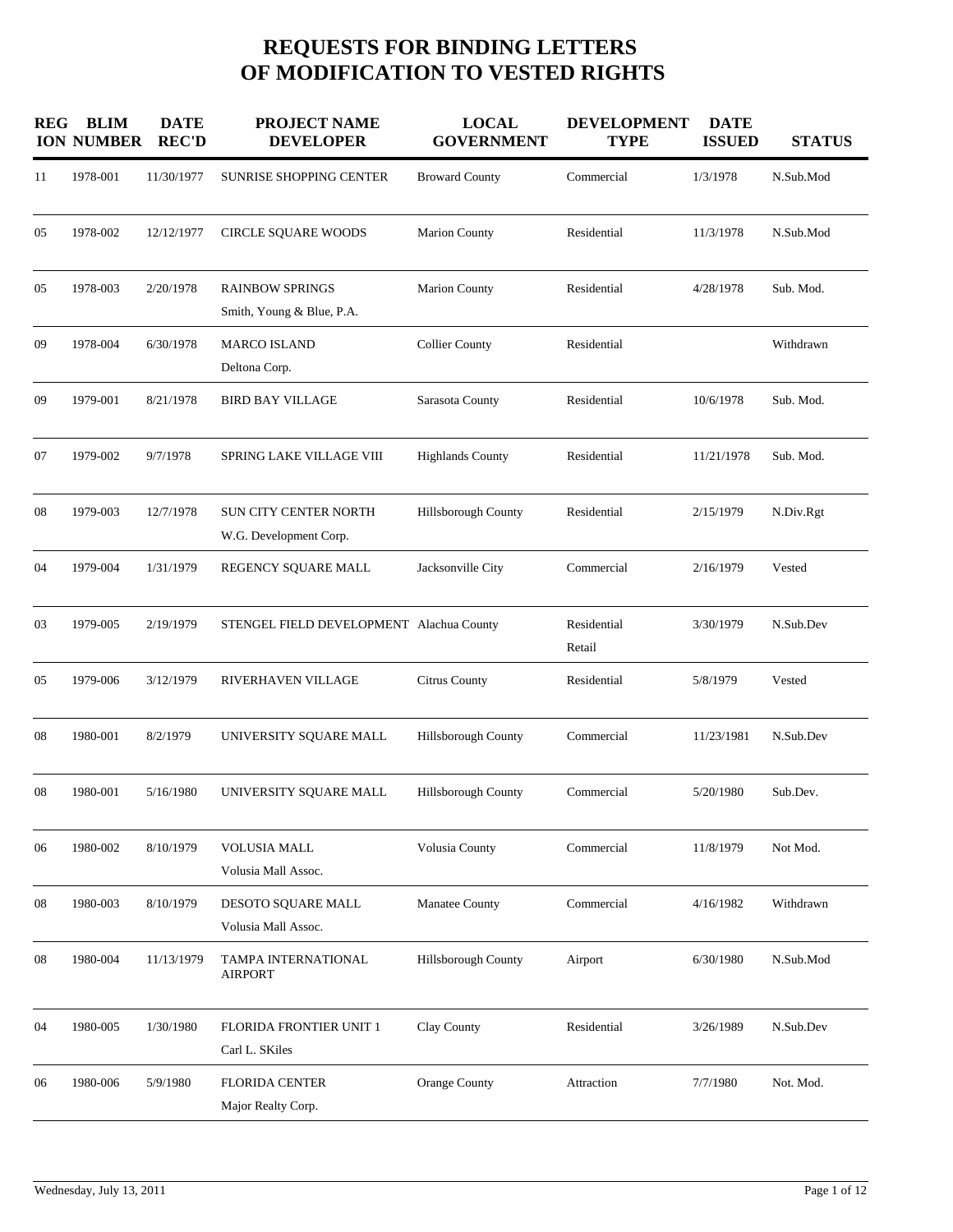| <b>REG</b> | <b>BLIM</b><br><b>ION NUMBER</b> | <b>DATE</b><br><b>REC'D</b> | PROJECT NAME<br><b>DEVELOPER</b>                                  | <b>LOCAL</b><br><b>GOVERNMENT</b> | <b>DEVELOPMENT</b><br><b>TYPE</b> | <b>DATE</b><br><b>ISSUED</b> | <b>STATUS</b> |
|------------|----------------------------------|-----------------------------|-------------------------------------------------------------------|-----------------------------------|-----------------------------------|------------------------------|---------------|
| 06         | 1980-006                         | 7/8/1980                    | <b>FLORIDA CENTER</b><br>(Reconsideration)<br>Major Realty Corp.  | Orange County                     | Attraction                        | 9/10/1980                    | Sub. Mod.     |
| 11         | 1980-007                         | 6/2/1989                    | WALDEN<br>Home Federal Savings & Loan Asso.                       | Miami-Dade County                 | Residential                       | 7/28/1989                    | N.Sub.Mod     |
| 04         | 1981-001                         | 3/24/1981                   | ORANGE PARK MALL, PHASE II<br><b>Corporate Property Investors</b> | Clay County                       | Commercial                        | 9/4/1981                     | N.Sub.Mod     |
| 08         | 1981-002                         | 6/18/1981                   | <b>PALM-AIRE</b><br>F.P.A. Corporation                            | <b>Manatee County</b>             | Residential                       |                              | Withdrawn     |
| 09         | 1982-001                         | 7/27/1981                   | <b>GULF WINDS EAST</b>                                            | <b>Collier County</b>             | Residential                       | 9/4/1981                     | N.Sub.Dev     |
| 06         | 1982-002                         | 7/27/1981                   | UNIVERSAL STUDIOS &<br>TOURIST COMPLEX<br>MAC, Inc.               | Orange County                     | Attraction                        |                              | N.Sub.Mod     |
| 08         | 1982-003                         | 11/9/1981                   | <b>BAY PORT COLONY</b>                                            | Hillsborough County               | Residential                       | 3/19/1982                    | Sub. Mod      |
| 05         | 1982-004                         | 4/21/1982                   | ROYAL HIGHLANDS WEST<br>Royal Palm Beach Colony, Inc.             | Hernando County                   | Residential                       | 6/3/1982                     | N.Sub.Mod     |
| 08         | 1983-001                         | 8/5/1982                    | <b>BAY PORT COLONY</b><br><b>Bay Port Colony Associates</b>       | Hillsborough County               | Residential                       | 9/28/1982                    | N.Sub.Mod     |
| 04         | 1983-002                         | 1/17/1983                   | PALM COAST SECTION 37<br>ITT Community Dev. Corp.                 | Palm Coast City                   | Residential                       | 3/2/1983                     | N.Sub.Mod     |
| 05         | 1983-003                         | 4/15/1983                   | CITRUS HILLS FIRST ADDITION<br>Citrus Hills Investment Properties | <b>Citrus County</b>              | Residential                       | 1/19/1984                    | Vested        |
| 05         | 1984-001                         | 3/21/1984                   | <b>INDIAN TRAILS</b><br>James P. Gills                            | Hernando County                   | Residential                       | 6/28/1984                    | N.Sub.Mod     |
| 09         | 1985-001                         | 8/2/1984                    | PINE LAKES COUNTRY CLUB<br>ERC Management Corp.                   | Lee County                        | Residential<br>Attraction         | 9/19/1984                    | N.Sub.Mod     |
| 09         | 1985-002                         | 9/4/1984                    | <b>MYERLEE</b><br>Howell F. Davis & Assoc.                        | Lee County                        | Residential<br>Retail             | 1/14/1985                    | N.Sub.Mod     |
| 05         | 1985-003                         | 2/25/1985                   | <b>OCALA SPRINGS</b><br>Avatar Properties, Inc.                   | Marion County                     | Residential<br>Industrial         | 6/21/1985                    | N.Sub.Mod     |
| 05         | 1986-001                         | 8/2/1985                    | CITRUS HILLS FIRST ADDITION<br>Bertoch & Mann                     | <b>Citrus County</b>              | Residential                       | 9/13/1985                    | N.Sub.Mod     |
|            | 1986-002                         |                             | <b>VOID FILE NUMBER</b>                                           | Void                              |                                   |                              |               |
| 06         | 1986-003                         | 8/14/1985                   | <b>GALLERIA ORLANDO</b><br>Major-Pru Joint Venture                | Orange County                     | Office<br>Retail                  | 11/7/1985                    | N.Sub.Mod     |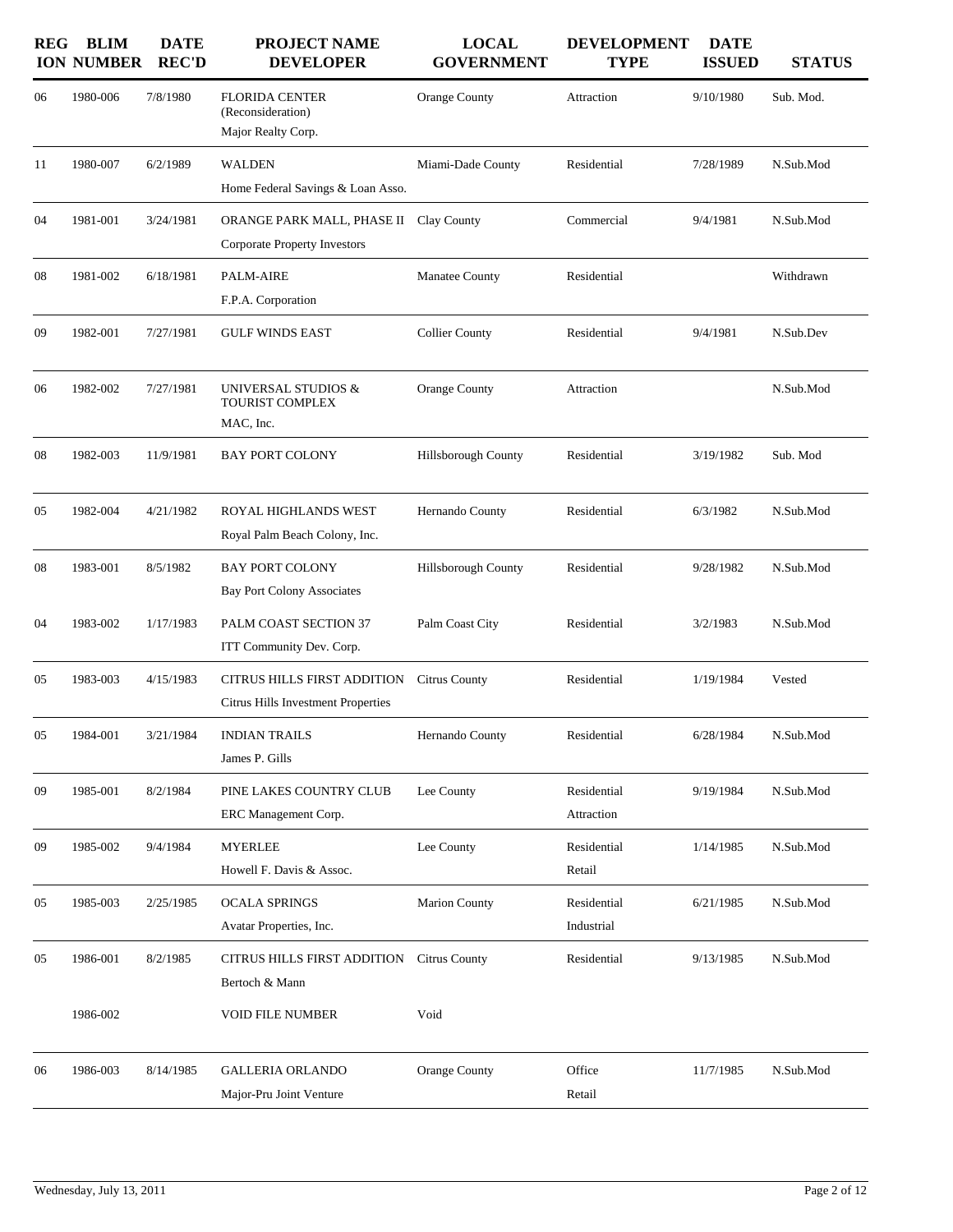| REG | <b>BLIM</b><br><b>ION NUMBER</b> | <b>DATE</b><br><b>REC'D</b> | <b>PROJECT NAME</b><br><b>DEVELOPER</b>                                       | <b>LOCAL</b><br><b>GOVERNMENT</b> | <b>DEVELOPMENT</b><br><b>TYPE</b> | <b>DATE</b><br><b>ISSUED</b> | <b>STATUS</b> |
|-----|----------------------------------|-----------------------------|-------------------------------------------------------------------------------|-----------------------------------|-----------------------------------|------------------------------|---------------|
| 11  | 1986-004                         | 10/1/1985                   | THE FALLS<br>Courtelis Co.                                                    | Miami-Dade County                 | Commercial                        | 11/6/1985                    | N.Sub.Mod     |
| 11  | 1986-005                         | 10/9/1985                   | <b>SECTION 13-CORAL SPRINGS</b><br>The William Lyon Company                   | <b>Broward County</b>             | Residential<br>Retail             | 2/3/1986                     | N.Sub.Mod     |
| 06  | 1986-006                         | 11/1/1985                   | POINCIANA PARK<br>First Poinciana Ltd. Partnership                            | Osceola County                    | Residential<br>Retail             | 2/27/1986                    | N.Sub.Mod     |
| 09  | 1986-007                         | 12/20/1985                  | <b>NORTH GOLDEN GATE</b><br>Argo Development Corp.                            | <b>Collier County</b>             | Residential                       | 4/8/1986                     | N.Sub.Mod     |
| 08  | 1986-008                         | 12/27/1985                  | <b>TERRA CEIA ISLES</b><br>JTOB Investments, Inc.                             | <b>Manatee County</b>             |                                   | 6/13/1986                    | N.Sub.Mod     |
| 06  | 1986-009                         | 4/24/1986                   | <b>LONESTAR PROPERTY</b><br>Lonestar Properties, N.V.                         | Osceola County                    | Residential<br>Retail             | 6/11/1986                    | N.Sub.Mod     |
| 06  | 1986-010                         | 4/24/1986                   | <b>SPRUCE CREEK</b><br>Thompson Properties, Inc., of Fla.                     | Volusia County                    | Residential                       | 6/11/1986                    | N.Sub.Mod     |
| 06  | 1986-011                         | 5/28/1986                   | ORANGEWOOD EAST<br>First City Savings Corp of Texas                           | Orange County                     | Industrial<br>Office              | 8/7/1986                     | N.Sub.Mod     |
| 06  | 1986-012                         | 6/30/1986                   | POINCIANA-COOPERSMITH II<br>Avatar Properties, Inc.                           | Osceola County                    | Residential                       | 12/1/1986                    | N.Sub.Mod     |
| 11  | 1987-001                         | 7/2/1986                    | <b>COUNTRY CLUB OF MIAMI</b><br>Club West Ltd.                                | Miami-Dade County                 | Residential<br>Office             | 1/30/1987                    | N.Sub Mod     |
| 10  | 1987-002                         | 7/25/1986                   | PRESIDENTIAL SOUARE<br><b>CORPORATE PARK</b><br>Perini Land & Development Co. | West Palm Beach City              | Residential<br>Retail             | 11/21/1986                   | N.Sub.Mod     |
| 07  | 1987-003                         | 9/2/1986                    | POINCIANA VILLAGE 7, N3 & 6<br>Agro Development Corp.                         | Polk County                       | Industrial<br>Residential         | 11/26/1986                   | N.Sub.Mod     |
| 05  | 1987-004                         | 11/25/1986                  | <b>SEVILLE</b><br>Seville Corporation                                         | Hernando County                   | Residential<br>Retail             | 2/9/1987                     | N.Sub.Mod     |
| 05  | 1987-005                         | 12/12/1986                  | SILVER SPRINGS SHORES UNIT<br>NO. 5<br>General Development Corporation        | <b>Marion County</b>              | Residential                       | 2/26/1987                    | N.Sub.Mod     |
| 08  | 1987-006                         | 12/17/1986                  | LINDRICK DEVELOPMENT                                                          | Pasco County                      | Port<br>Residential               |                              | Withdrawn     |
| 05  | 1987-007                         | 1/8/1987                    | CITRUS HILLS FIRST ADDITION<br>Citrus Hills Investments Properties            | <b>Citrus County</b>              | Residential                       |                              | Withdrawn     |
| 05  | 1987-007                         | 1/8/1987                    | CITRUS HILLS FIRST ADDITION<br>Citrus Hills Investments Properties            | <b>Citrus County</b>              | Residential                       |                              | Withdrawn     |
| 11  | 1987-008                         | 2/18/1987                   | WORLD OF INDUSTRY AND<br><b>COMMERCE</b><br>Ian Paget Brown, et al, as Tr.    | Miami-Dade County                 | Industrial                        | 7/30/1987                    | Vested        |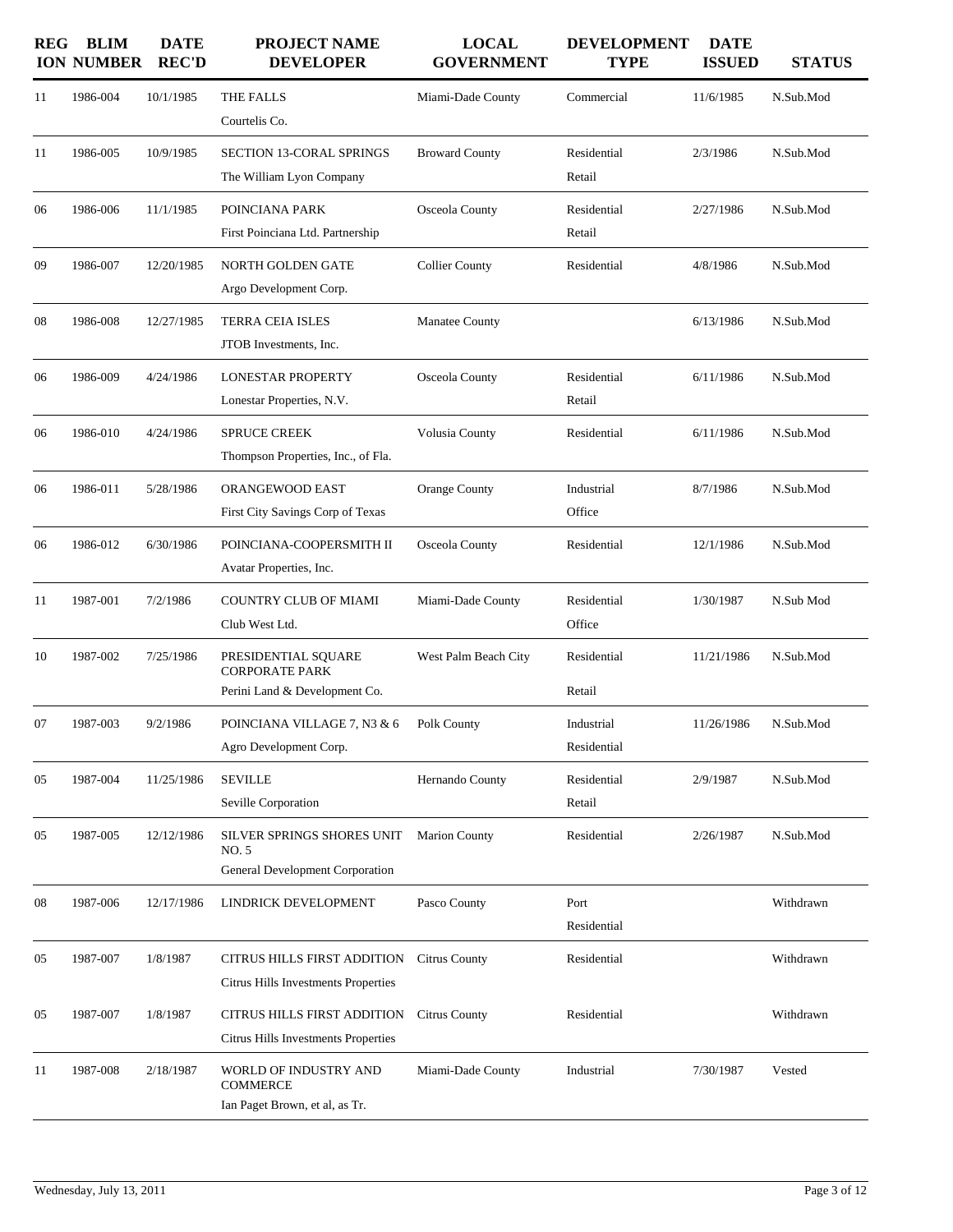| <b>REG</b> | <b>BLIM</b><br><b>ION NUMBER</b> | <b>DATE</b><br><b>REC'D</b> | <b>PROJECT NAME</b><br><b>DEVELOPER</b>                                    | <b>LOCAL</b><br><b>GOVERNMENT</b> | <b>DEVELOPMENT</b><br><b>TYPE</b> | <b>DATE</b><br><b>ISSUED</b> | <b>STATUS</b> |
|------------|----------------------------------|-----------------------------|----------------------------------------------------------------------------|-----------------------------------|-----------------------------------|------------------------------|---------------|
| 11         | 1987-008                         | 2/18/1987                   | WORLD OF INDUSTRY AND<br><b>COMMERCE</b><br>Ian Paget Brown, et al, as Tr. | Miami-Dade County                 | Industrial                        | 7/30/1987                    | Vested        |
| 09         | 1987-009                         | 3/27/1987                   | PUNTA GORDA ISLES, SECTION<br>21<br>Punta Gorda Isles, Inc.                | <b>Charlotte County</b>           | Retail                            | 6/4/1987                     | Por Vestd     |
| 09         | 1987-009                         | 7/2/1987                    | PUNTA GORDA ISLES, SECTION<br>21<br>Punta Gorda Isles, Inc.                | <b>Charlotte County</b>           | Retail                            | 4/28/1988                    | Por Vestd     |
| 06         | 1987-010                         | 6/12/1987                   | ORANGEWOOD<br>Unibilt Development Company                                  | Orange County                     | Residential<br>Retail             | 7/30/1987                    | Por Vestd     |
| 06         | 1987-010                         |                             | ORANGEWOOD (Reconsideration) Orange County<br>Unibilt Development Co.      |                                   | Residential<br>Retail             | 2/26/1988                    | Por Vestd     |
| 07         | 1988-001                         | 9/4/1987                    | <b>SUN 'N LAKE ESTATES OF</b><br><b>SEBRING</b><br>CFD, Incorporated       | <b>Highlands County</b>           | Residential<br>Retail             | 5/3/1988                     | Por Vestd     |
| 07         | 1988-001                         | 5/30/1988                   | <b>SUN 'N LAKE ESTATES OF</b><br><b>SEBRING</b><br>CFD Incorporated        | <b>Highlands County</b>           | Residential<br>Retail             | 6/3/1988                     | Por Vestd     |
| 05         | 1988-002                         | 12/21/1987                  | THE GLEN<br>William D. Allan Real Estate Co.                               | Hernando County                   | Residential<br>Retail             | 3/18/1988                    | Vested        |
| 11         | 1988-003                         | 3/3/1988                    | <b>TURTLE RUN</b><br>Turtle Run Venture                                    | Coral Springs City                | Office<br>Residential             | 4/1/1988                     | N.Sub.Mod     |
| 08         | 1988-004                         | 3/25/1988                   | <b>GULF HARBORS</b>                                                        | Pasco County                      | Office                            |                              | Withdrawn     |
| 11         | 1989-001                         | 8/22/1988                   | PORT EVERGLADES SOUTH<br><b>EXTENSION</b><br>Port Everglades Authority     | <b>Broward County</b>             | Port                              | 10/18/1988                   | Vested        |
| 08         | 1989-002                         | 11/23/1988                  | <b>NICHOLS MINE</b><br>Mobil Mining & Minerals Company                     | <b>Hillsborough County</b>        | Mining                            | 8/21/1989                    | Not a DRI     |
| 10         | 1989-003                         | 12/6/1988                   | WELLINGTON PUD<br>Corepoint Corporation                                    | Palm Beach County                 | Residential<br>Retail             | 1/24/1989                    | Vested        |
| 08         | 1989-004                         | 12/13/1988                  | WESTCHASE f/k/a BAYPORT<br><b>COLONY</b><br><b>Westchase Associates</b>    | Hillsborough County               | Residential                       | 4/10/1989                    | Vested        |
| 02         | 1989-005                         | 5/12/1989                   | NORTHWOOD CENTRE<br>Mark Development Company                               | Tallahassee City                  | Multi-Use                         | 12/8/1989                    | Vested        |
| 08         | 1990-001                         | 10/9/1989                   | <b>SUN CITY CENTER</b><br>Sun City Center Corp.                            | Hillsborough County               | Office<br>Residential             | 5/17/1990                    | Por Vestd     |
| 09         | 1990-002                         | 10/18/1989                  | ORANGETREE<br>Orangetree & Associates                                      | <b>Collier County</b>             | Multi-Use                         | 11/30/1989                   | Vested        |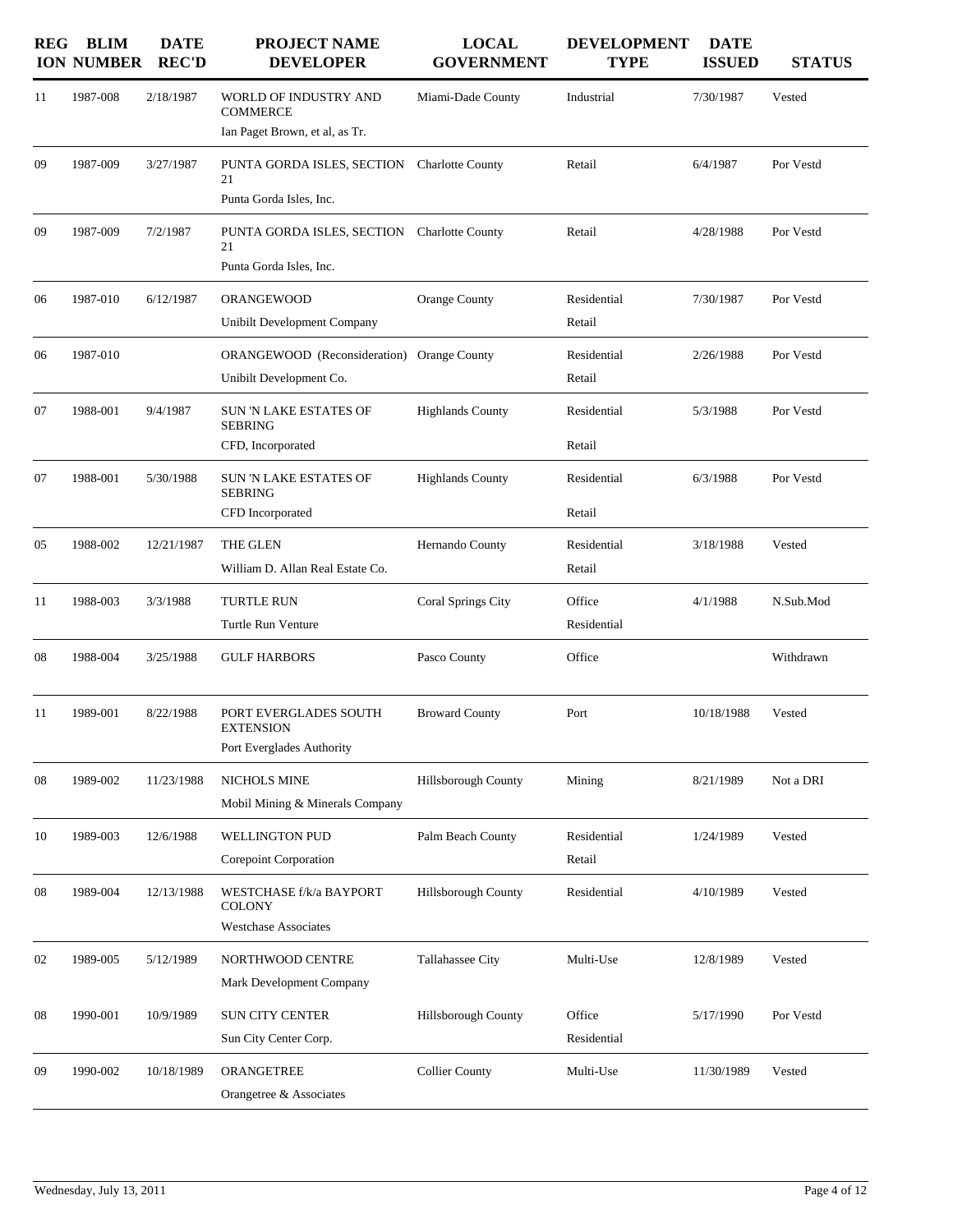| <b>REG</b> | <b>BLIM</b><br><b>ION NUMBER</b> | <b>DATE</b><br><b>REC'D</b> | <b>PROJECT NAME</b><br><b>DEVELOPER</b>           | <b>LOCAL</b><br><b>GOVERNMENT</b> | <b>DEVELOPMENT</b><br><b>TYPE</b> | <b>DATE</b><br><b>ISSUED</b> | <b>STATUS</b> |
|------------|----------------------------------|-----------------------------|---------------------------------------------------|-----------------------------------|-----------------------------------|------------------------------|---------------|
| 04         | 1990-003                         | 10/20/1989                  | DEERWOOD CENTER<br>Gate Lands Company             | Duval County                      | Hotel                             | 1/12/1990                    | Vested        |
| 06         | 1990-004                         | 1/9/1990                    | MELBOURNE JAI ALAI<br><b>CONVERSION</b>           | Melbourne City                    | Attraction                        | 2/20/1990                    | Vested        |
|            |                                  |                             | Sports Palace, Inc.                               |                                   |                                   |                              |               |
| 08         | 1990-005                         | 1/25/1990                   | <b>BAYSHORE GARDENS</b><br><b>SHOPPING CENTER</b> | <b>Hillsborough County</b>        | Retail                            | 2/14/1991                    | Not a DRI     |
|            |                                  |                             | Deckinger Properties, Inc.                        |                                   |                                   |                              |               |
| 11         | 1990-006                         | 1/30/1990                   | HOLLYWOOD CENTER MXD                              | <b>Broward County</b>             | Multi-Use                         | 7/5/1990                     | N.Sub.Mod     |
|            |                                  |                             | STS Land Associates, L.P.                         |                                   |                                   |                              |               |
| 08         | 1990-007                         | 3/2/1990                    | VILLAGES OF CYPRESS CREEK                         | <b>Hillsborough County</b>        | Residential                       | 7/26/1990                    | N.Sub.Mod     |
|            |                                  |                             | MSP Investment company                            |                                   |                                   |                              |               |
| 11         | 1990-008                         | 3/16/1990                   | PORT EVERGLADES SOUTHPORT Broward County          |                                   | Petroleum                         | 4/30/1990                    | Not A DRI     |
|            |                                  |                             | Port Everglades Authority                         |                                   |                                   |                              |               |
| 06         | 1991-001                         | 7/20/1990                   | MCDONNELL DOUGLAS<br>MISSILE SYSTEM               | <b>Brevard County</b>             | Industrial                        | 9/7/1990                     | Vested        |
|            |                                  |                             | McDonnell Douglas Missile System                  |                                   |                                   |                              |               |
| 06         | 1991-002                         | 8/17/1990                   | AQUARINA DEVELOPMENTS,<br>INC.                    | <b>Brevard County</b>             | Residential                       | 10/5/1990                    | Vested        |
|            |                                  |                             | Aquarina Developments, Inc.                       |                                   | Port                              |                              |               |
| 05         | 1991-003                         | 9/20/1990                   | <b>RIDGE MANOR WEST</b>                           | Hernando County                   | Multi-Use                         | 4/11/1991                    | Not a DRI     |
|            |                                  |                             | Sherman Place, Inc.                               |                                   |                                   |                              |               |
| 06         | 1991-004                         | 10/24/1990                  | PARKER-POINCIANA, INC.                            | Osceola County                    | Residential                       | 2/1/1991                     | Vested        |
| 11         | 1991-005                         | 11/20/1990                  | <b>BEACON CENTRE</b>                              | Miami-Dade County                 | Multi-Use                         | 1/16/1991                    | Vested        |
|            |                                  |                             | The Benson Capital Company                        |                                   |                                   |                              |               |
| 06         | 1991-006                         | 3/1/1991                    | POINCIANA ESTATES                                 | Osceola County                    | Residential                       | 7/23/1991                    | Vested        |
|            |                                  |                             | Samuel and Kathy Singer                           |                                   |                                   |                              |               |
| 06         | 1991-007                         | 4/16/1991                   | <b>AQUARINA</b>                                   | <b>Brevard County</b>             | Residential                       | 7/17/1991                    | Vested        |
|            |                                  |                             | Aquarina Developments, Inc.                       |                                   |                                   |                              |               |
|            |                                  |                             |                                                   |                                   |                                   |                              |               |
| 06         | 1991-007                         | 4/16/1991                   | <b>AQUARINA</b><br>Aquarina Developments, Inc.    | <b>Brevard County</b>             | Residential                       | 7/17/1991                    | Vested        |
|            |                                  |                             |                                                   |                                   |                                   |                              |               |
| 06         | 1991-008                         | 8/13/1991                   | <b>AQUARINA</b><br>Aquarina Developments, Inc.    | <b>Brevard County</b>             | Residential                       |                              | Withdrawn     |
| 06         | 1991-008                         | 8/13/1991                   | <b>AQUARINA</b>                                   | <b>Brevard County</b>             | Residential                       |                              | Withdrawn     |
|            |                                  |                             | Aquarina Developments, Inc.                       |                                   |                                   |                              |               |
| 06         | 1991-009                         | 6/26/1991                   | ORANGEWOOD EAST/PROJECT<br>ABC                    | <b>Orange County</b>              | Multi-Use                         | 10/30/1991                   | Vested        |
|            |                                  |                             | Orlando Resort Association                        |                                   | Hotel                             |                              |               |
| 07         | 1992-001                         | 7/15/1991                   | <b>POINCIANA</b><br>Agro Development Corp.        | Polk County                       | Multi-Use                         | 11/1/1991                    | Vested        |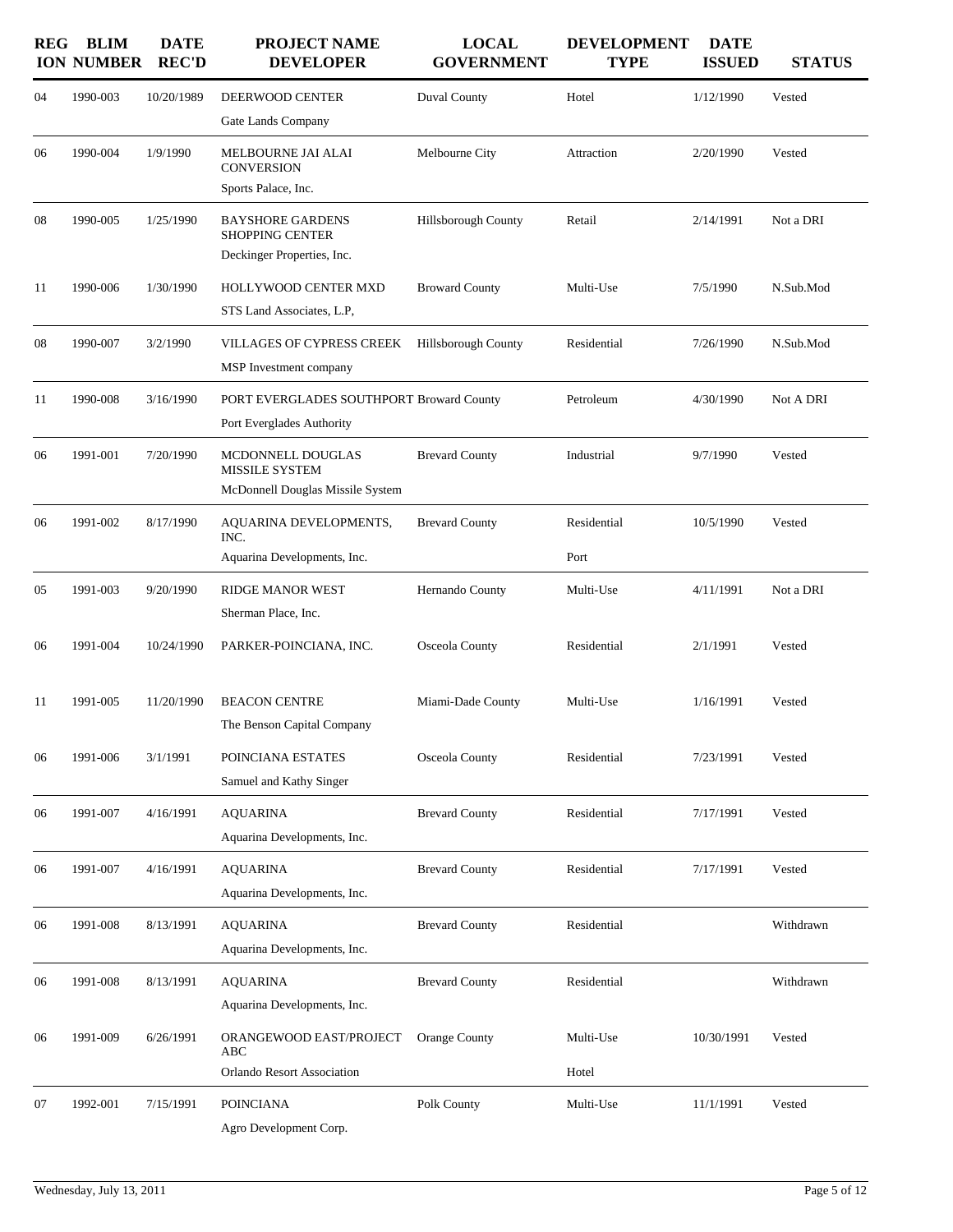| <b>REG</b> | <b>BLIM</b><br><b>ION NUMBER</b> | <b>DATE</b><br><b>REC'D</b> | PROJECT NAME<br><b>DEVELOPER</b>                                                | <b>LOCAL</b><br><b>GOVERNMENT</b> | <b>DEVELOPMENT</b><br><b>TYPE</b> | <b>DATE</b><br><b>ISSUED</b> | <b>STATUS</b>   |
|------------|----------------------------------|-----------------------------|---------------------------------------------------------------------------------|-----------------------------------|-----------------------------------|------------------------------|-----------------|
| 01         | 1992-002                         | 9/26/1991                   | PINNACLE PORT<br>Carillon Beach, A Florida Corp.                                | <b>Bay County</b>                 | Multi-Use                         | 3/17/1992                    | Not a DRI       |
| 05         | 1992-003                         | 10/8/1991                   | <b>INDIAN TRAILS</b><br><b>Coastal Engineering Associates</b>                   | Hernando County                   | Multi-Use                         | 12/24/1991                   | Not a SD        |
| 05         | 1992-004                         | 12/26/1991                  | ROYAL HERNANDO (Royal<br>Highlands S.)<br><b>Coastal Engineering Associates</b> | Hernando County                   | Multi-Use                         | 5/15/1992                    | Not A DRI       |
| 08         | 1992-005                         | 1/2/1992                    | WESTCHASE (A.K.A. THOMAS<br>RANCH)<br><b>Westchase Associates</b>               | Hillsborough County               | Multi-Use                         | 7/29/1992                    | Vested          |
| 06         | 1992-006                         | 2/24/1992                   | POINCIANA ESTATES<br>Doralco No. 1 Corporation                                  | Osceola County                    | Retail<br>Residential             | 6/2/1992                     | Vested          |
| 08         | 1993-001                         | 8/14/1992                   | BAY PORT COLONY TRACTS<br>E&F<br><b>GSC Realty Corporation</b>                  | Hillsborough County               | Residential                       | 12/2/1992                    | Vested          |
| 06         | 1993-002                         | 5/21/1993                   | POINCIANA PUD<br>Jack Shannin and Co. Inc.                                      | Osceola County                    | Residential                       | 10/26/1993                   | Not a DRI       |
| 06         | 1994-001                         | 7/21/1993                   | <b>VISTANA RESORT</b><br>Vistana Development, Ltd.                              | Orange County                     | Residential<br>Hotel              | 11/3/1993                    | Not a DRI       |
| 06         | 1994-002                         | 11/15/1993                  | UNIVERSAL CITY<br><b>Universal City Development</b>                             | Orlando City                      | Hotel<br><b>RV</b> Park           | 5/13/1994                    | Not a DRI       |
| 11         | 1994-003                         | 12/30/1993                  | THREE ISLANDS<br><b>Avatar Development Corporation</b>                          | <b>Hollywood City</b>             | Multi-Use                         | 2/8/1994                     | Not a DRI       |
| 08         | 1994-004                         | 1/3/1994                    | PARKER'S LANDING<br>Annis, Mitchell, Cockey, Edwards                            | Hillsborough County               | Residential                       |                              | Withdrawn       |
| 06         | 1994-005                         | 12/22/1993                  | POINCIANA ESTATES<br>R.J. Whidden and Associated                                | Osceola County                    | Residential<br>School             | 3/16/1994                    | Not a DRI       |
| 06         | 1994-006                         | 2/14/1994                   | VISTANA RESORT<br>Vistana Development Ltd.                                      | Orange County                     | Residential<br>Hotel              |                              | Withdrawn       |
| 06         | 1994-007                         | 5/18/1994                   | POINCIANA VILLAGE<br><b>Avatar Properties</b>                                   | Osceola County                    | Residential<br>School             | 10/4/1994                    | Does not Divest |
| 07         | 1995-001                         | 7/14/1994                   | POINCIANA VILLAGES V3 N1<br>Association of Poinciana Villag. In                 | Polk County                       | Multi-Use                         | 9/1/1994                     | Does not Divest |
| 05         | 1995-002                         | 9/9/1994                    | <b>SEVILLE</b><br>Seville Corporation                                           | Hernando County                   | Multi-Use                         |                              | Withdrawn       |
| 11         | 1995-003                         | 9/15/1994                   | <b>COUNTRY CLUB OF MIAMI</b><br>Miami Gardens Park, Ltd.                        | Miami-Dade County                 | Multi-Use                         | 11/22/1994                   | Vested          |
| 10         | 1995-004                         | 10/24/1994                  | RIVER TRACE DEVELOPMENT<br><b>Atlantic Gulf Communities</b>                     | Port Saint Lucie City             |                                   | 9/8/1995                     | Por Vested      |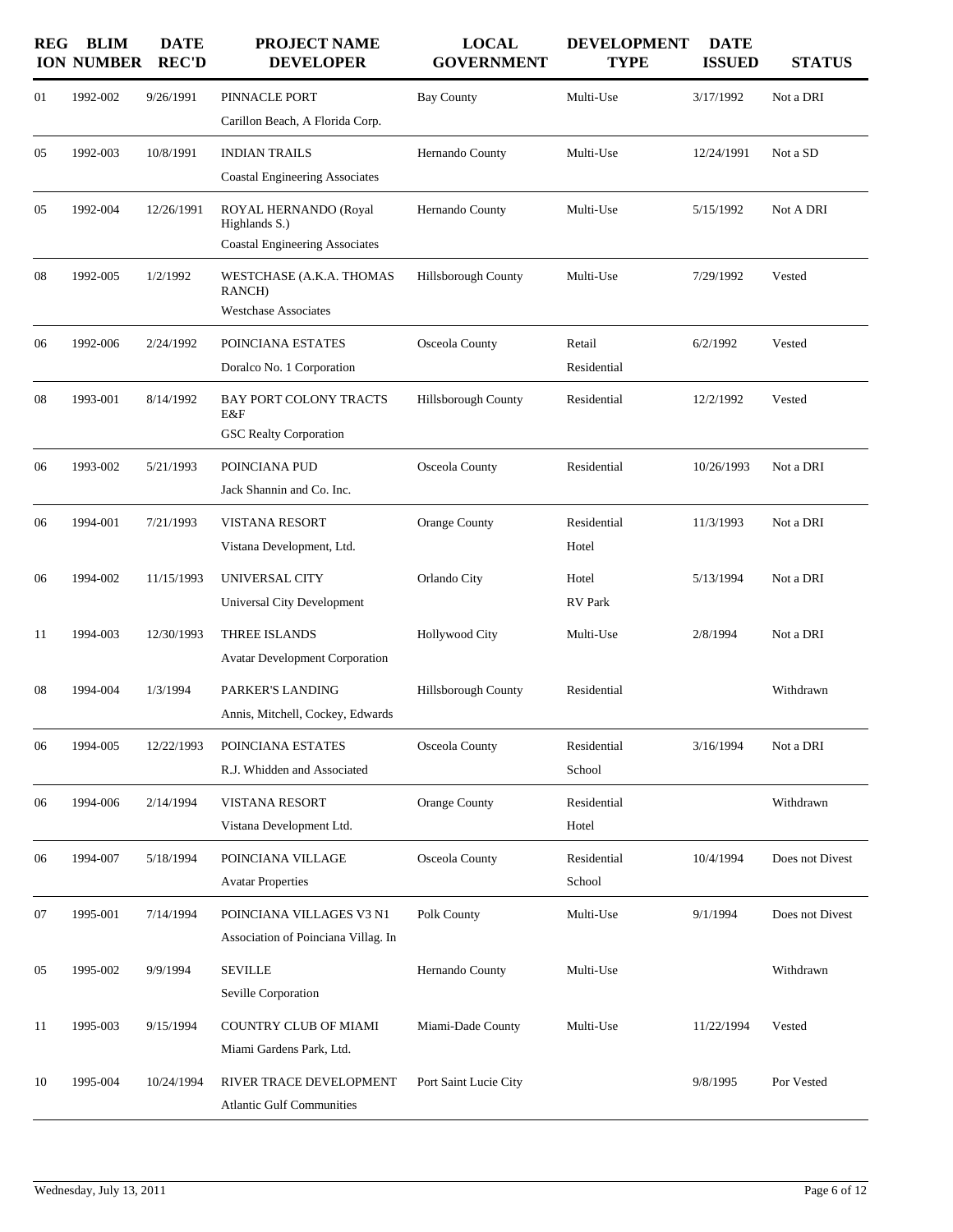| <b>REG</b> | <b>BLIM</b><br><b>ION NUMBER</b> | <b>DATE</b><br><b>REC'D</b> | <b>PROJECT NAME</b><br><b>DEVELOPER</b>                                         | <b>LOCAL</b><br><b>GOVERNMENT</b> | <b>DEVELOPMENT</b><br><b>TYPE</b> | <b>DATE</b><br><b>ISSUED</b> | <b>STATUS</b>   |
|------------|----------------------------------|-----------------------------|---------------------------------------------------------------------------------|-----------------------------------|-----------------------------------|------------------------------|-----------------|
| 07         | 1996-001                         | 10/6/1995                   | <b>SOUTH GYPSUM STACK</b><br>Cargill Fertilizer, Inc.                           | Polk County                       | Mining                            | 1/4/1996                     | Does not Divest |
| 06         | 1996-002                         | 2/26/1996                   | <b>THACKERAY PROJECT</b><br>Thackeray Corporation                               | Orlando City                      | Retail                            | 5/24/1996                    | Does Not Divest |
| 07         | 1996-003                         | 6/28/1996                   | POINCIANA (LAKE MARION<br>SHORES)<br>Lake Marion Associates, Ltd.               | Polk County                       | Residential<br>Retail             |                              | Pending         |
| 06         | 1997-001                         | 7/17/1996                   | <b>POINCIANA</b><br>Avatar Properties, Inc.                                     | Osceola County                    | Residential<br>Retail             | 9/5/1996                     | Does not Divest |
| 06         | 1997-002                         | 7/25/1996                   | POINCIANA ESTATES E<br>Oakbridge Joint Venture                                  | Osceola County                    | Residential<br>Hotel              | 12/13/1996                   | Does not Divest |
| 09         | 1997-003                         | 7/31/1996                   | SARASOTA MEMORIAL<br><b>HOSPITAL</b><br>Sarasota County Public Hospital Boa     | Sarasota City                     | Hospital<br>Office                | 12/13/1996                   | Not a DRI       |
| 05         | 1997-004                         | 10/10/1996                  | PINE RIDGE                                                                      | <b>Citrus County</b>              | Residential<br>Retail             |                              | Withdrawn       |
| 05         | 1997-005                         | 4/17/1997                   | LAKE DIAMOND GOLF &<br><b>COUNTRY CLUB</b><br>Atlantis Venture Investment, Ltd. | <b>Marion County</b>              | Residential                       | 8/27/1997                    | Does not Divest |
| 05         | 1997-006                         | 6/6/1997                    | <b>GLEN LAKES PHASE II/ROYAL</b><br><b>HIGHLANDS</b><br>Glen Lake Partnership   | Hernando County                   | Residential                       | 7/21/1997                    | Does Not Divest |
| 11         | 1998-001                         | 7/7/1997                    | VENTURE CORPORATE CENTER Hollywood City<br>SCG-ACP I Ltd.                       |                                   | Office<br>Residential             | 8/20/1997                    | Does not Divest |
| 11         | 1998-002                         | 7/25/1997                   | TRANSAL BUSINESS PARK<br><b>Transal Corporation</b>                             | Miami-Dade County                 | Industrial<br>Office              | 7/21/1999                    | Does not Divest |
| 06         | 1998-003                         | 9/2/1997                    | PROJECT ABC<br><b>Orlando Resort Association</b>                                | Orange County                     | Residential                       | 11/18/1997                   | Does not Divest |
| 10         | 1998-004                         | 10/15/1997                  | PALM BEACH MALL<br>Simon DeBartolo Group                                        | West Palm Beach City              | Retail                            | 1/7/1998                     | Does not Divest |
| 07         | 1998-005                         | 4/27/1998                   | <b>SPRING LAKE</b><br><b>VILLAGE/FAIRWAY LAKES</b><br><b>Highlands County</b>   | <b>Highlands County</b>           | Residential                       | 8/28/1998                    | Does not Divest |
| 07         | 1999-001                         | 8/6/1998                    | <b>AVATAR'S POINCIANA</b><br>Avatar Properties, Inc.                            | Polk County                       | Residential<br>Multi-Use          | 9/23/1998                    | Does not Divest |
| 06         | 1999-002                         | 8/26/1998                   | PROJECT ABC<br>TRIARC International, Inc.                                       | Orange County                     | Residential                       |                              | Withdrawn       |
| 08         | 1999-003                         | 9/25/1998                   | BAYPORT COLONY - TRACT<br>A(WESTCHASE)<br>Westbrook Westchase, L.P.             | Hillsborough County               | Office<br>Retail                  | 1/14/1999                    | Does not Divest |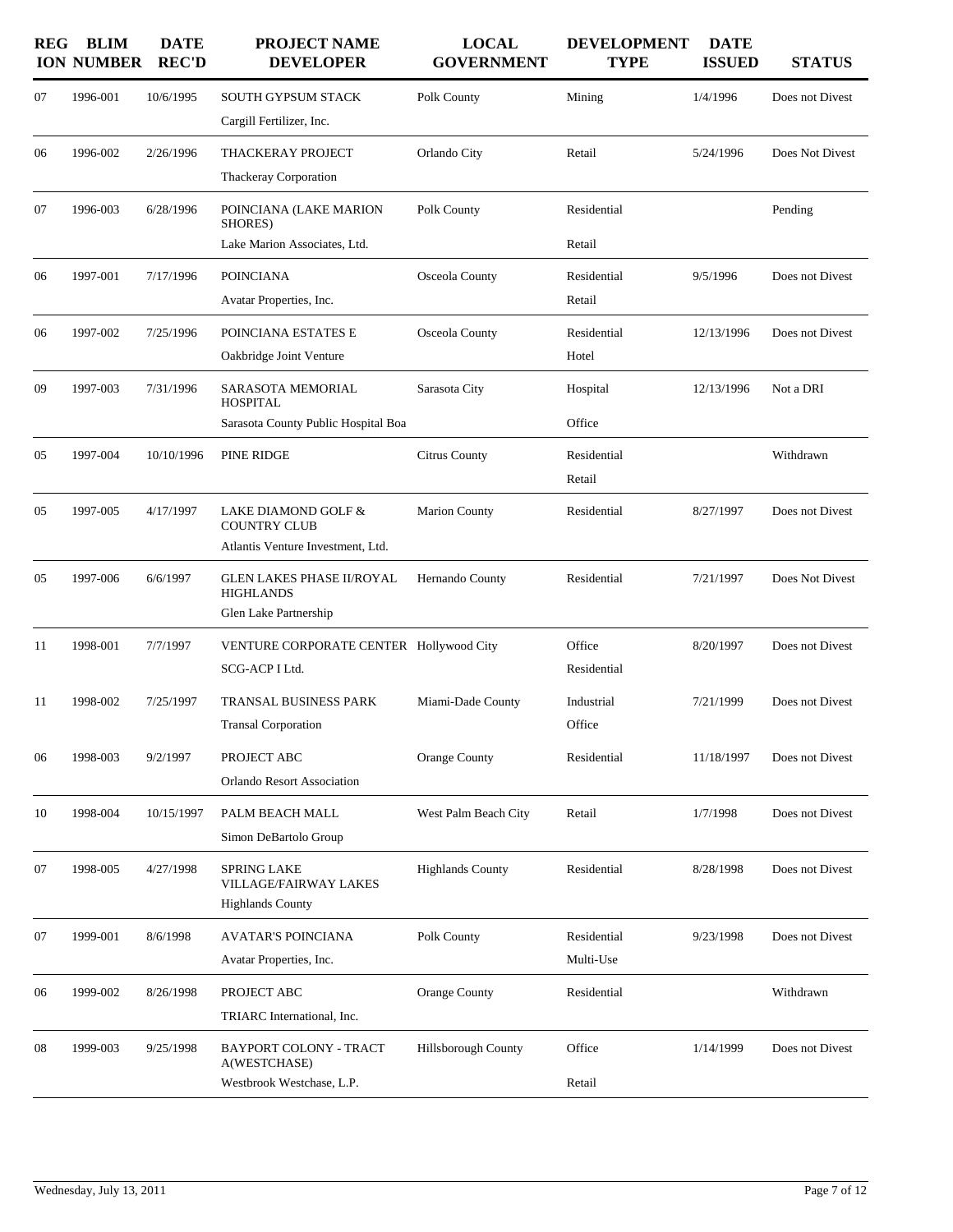| <b>REG</b> | <b>BLIM</b><br><b>ION NUMBER</b> | <b>DATE</b><br><b>REC'D</b> | <b>PROJECT NAME</b><br><b>DEVELOPER</b>                                 | <b>LOCAL</b><br><b>GOVERNMENT</b> | <b>DEVELOPMENT</b><br><b>TYPE</b> | <b>DATE</b><br><b>ISSUED</b> | <b>STATUS</b>   |
|------------|----------------------------------|-----------------------------|-------------------------------------------------------------------------|-----------------------------------|-----------------------------------|------------------------------|-----------------|
| 06         | 1999-004                         | 1/8/1999                    | POINCIANA OFFICE &<br><b>INDUSTRIAL PARK</b><br>Avatar Properties, Inc. | Osceola County                    | Retail                            | 3/22/1999                    | Does not Divest |
| 06         | 1999-005                         | 1/8/1999                    | CAPITOL S/B DEVELOPMENT<br>(POINCIANA)<br>Capitol S/B Development Corp. | Osceola County                    | Retail                            | 3/16/1999                    | Does not Divest |
| 06         | 1999-006                         | 1/8/1999                    | POINCIANA VILLAGE<br>Avatar Properties, Inc.                            | Osceola County                    | Retail                            | 3/1/1999                     | Does not Divest |
| 09         | 1999-007                         | 2/23/1999                   | SARASOTA MEMORIAL<br><b>HOSPITAL</b><br>Sarasota County Public Hospital | Sarasota County                   | Hospital<br>Office                | 9/19/1999                    | Does not Divest |
| 06         | 1999-008                         | 4/8/1999                    | PROJECT ABC<br>TRIARC International, Inc.                               | Orange County                     | Residential<br>Hotel              | 7/16/1999                    | Does not Divest |
| 05         | 1999-009                         | 6/14/1999                   | PINE RIDGE ESTATES<br>Gulf to Lakes Asso., Ltd.                         | <b>Citrus County</b>              | Residential                       | 8/3/1999                     | Does not Divest |
| 05         | 2000-001                         | 7/6/1999                    | PINE RIDGE UNIT III<br>Gulf to Lake Associates, Ltd.                    | <b>Citrus County</b>              | Retail<br>Hotel                   | 11/10/1999                   | Does not Divest |
| 05         | 2000-002                         | 7/15/1999                   | <b>SEVILLE</b><br>S & D Florida Seville, Ltd.                           | Hernando County                   | Office                            | 11/10/1999                   | Does not Divest |
| 05         | 2000-003                         | 8/3/1999                    | ON TOP OF THE WORLD<br><b>CENTRAL</b><br>On Top of the World, Inc.      | <b>Marion County</b>              | Residential                       | 11/29/2001                   | Does not Divest |
| 06         | 2000-004                         | 10/25/1999                  | POINCIANA TOWN CENTER<br><b>NORTH</b><br>Avatar Properties Inc.         | Osceola County                    | Residential<br>Retail             | 12/14/1999                   | Does not Divest |
| 06         | 2000-005                         | 10/25/1999                  | POINCIANA (CRESCENT LAKES) Osceola County<br>Avatar Properties, Inc.    |                                   | Residential                       | 12/14/1999                   | Does not Divest |
| 06         | 2000-006                         | 2/25/2000                   | POINCIANA - TRAFALGAR<br>Trafalgar Enterprises, Inc.                    | Osceola County                    | Residential<br>Retail             | 6/16/2000                    | Por divested    |
| 09         | 2000-007                         | 5/1/2000                    | HIDDEN LAKES RANCH<br>Natureglades Resort, Inc.                         | <b>Glades County</b>              | Residential<br>RV Park            |                              | Pending         |
| 07         | 2001-001                         | 4/2/2001                    | GARY'S GRADING, INC.<br>Gary's Grading, Inc.                            | Polk County                       | Mining                            |                              | See CL 01-035   |
| 06         | 2002-001                         | 10/8/2001                   | <b>FLORIDA CENTER</b><br>DEVELOPMENT<br>Palmvest, Ltd.                  | Orlando City                      | Retail                            | 12/24/2001                   | Does not Divest |
| 06         | 2002-002                         | 4/26/2002                   | <b>POINCIANA</b><br><b>Avatar Properties</b>                            | Osceola County                    | Residential                       | 6/15/2002                    | Does not Divest |
| 06         | 2002-003                         | 4/26/2002                   | <b>POINCIANA</b><br><b>Avatar Properties</b>                            | Osceola County                    | Industrial                        | 5/15/2002                    | Does not Divest |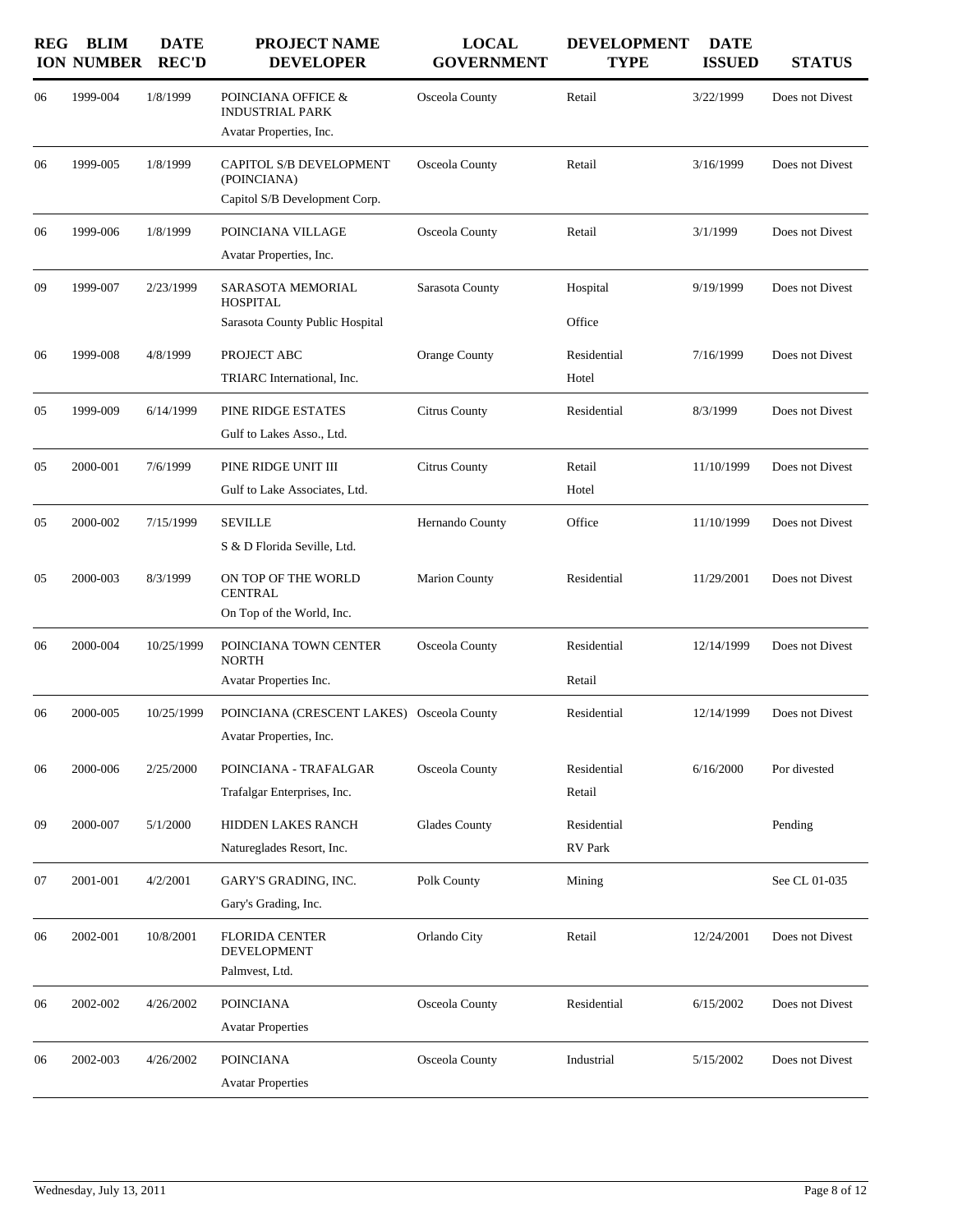| <b>REG</b> | <b>BLIM</b><br><b>ION NUMBER</b> | <b>DATE</b><br><b>REC'D</b> | <b>PROJECT NAME</b><br><b>DEVELOPER</b>                                            | <b>LOCAL</b><br><b>GOVERNMENT</b> | <b>DEVELOPMENT</b><br><b>TYPE</b> | <b>DATE</b><br><b>ISSUED</b> | <b>STATUS</b>          |
|------------|----------------------------------|-----------------------------|------------------------------------------------------------------------------------|-----------------------------------|-----------------------------------|------------------------------|------------------------|
| 01         | 2002-004                         | 6/24/2002                   | ROSEMARY BEACH<br>Rosemary Beach Land Development<br>Co.                           | <b>Walton County</b>              | Residential<br>Hotel              |                              | <b>Requesting BLID</b> |
| 01         | 2002-004                         | 7/23/2002                   | ROSEMARY BEACH<br>Rosemary Beach                                                   | <b>Walton County</b>              | Residential<br>Hotel              | 8/8/2002                     | Not a DRI              |
| 06         | 2003-001                         | 8/19/2002                   | <b>FLORIDA CENTER</b><br>Windrush-REO                                              | Orange County                     | Office<br>Hotel                   | 4/11/2003                    | Does not Divest        |
| 05         | 2003-002                         | 1/10/2003                   | <b>SEVILLE</b><br>Optima DHM Corp                                                  | Hernando County                   | Residential<br>Retail             | 2/25/2003                    | Does not Divest        |
| 09         | 2003-003                         | 5/22/2003                   | <b>SOUTHGATE PLAZA</b><br>Southgate Plaza                                          | Sarasota County                   | Retail                            |                              | Withdrawn              |
| 09         | 2004-001                         | 7/7/2003                    | <b>SOUTHGATE PLAZA</b><br>Southgate Plaza                                          | Sarasota County                   | Retail                            | 8/6/2003                     | Does not Divest        |
| 06         | 2004-003                         | 9/29/2003                   | POINCIANA (CYPRESS WOODS<br>WEST)<br>Avatar Properties, Inc.                       | Osceola County                    | Retail<br>Office                  | 11/7/2003                    | Does not Divest        |
| 06         | 2004-004                         | 9/29/2003                   | POINCIANA OFFICE PARK<br>Avatar Properties, Inc.                                   | Osceola County                    | Residential<br>Office             | 11/7/2003                    | Does not Divest        |
| 06         | 2004-006                         | 2/26/2004                   | POINCIANA - NEW TOWNSHIP<br>Avatar Properties, Inc.                                | Osceola County                    | Residential                       | 3/19/2004                    | Does not Divest        |
| 05         | 2004-008                         | 5/11/2004                   | PINE RIDGE ESTATES OF<br><b>CITRUS HILLS</b><br>Pine Ridge Estates of Citrus Hills | <b>Citrus County</b>              | Residential<br>Schools            |                              | Pending                |
| 08         | 2005-001                         | 8/3/2004                    | <b>GULF HARBORS</b><br>Kalogianis Land Development Group                           | Pasco County                      | Retail<br>Residential             | 3/22/2005                    | Recind                 |
| 08         | 2005-002                         | 8/3/2004                    | <b>TIMBER OAKS</b><br>Kalogianis Land Development Group                            | Pasco County                      | Residential                       | 10/8/2004                    | Does not Divest        |
| 06         | 2005-003                         | 9/27/2004                   | POINCIANA - VILLAGE 5<br>Avatar Properties, Inc.                                   | Osceola County                    | Residential<br>Retail             | 10/15/2004                   | Does not Divest        |
| 06         | 2005-004                         | 1/24/2005                   | PROJECT ABC<br>Grande Lakes, LLC                                                   | Orange County                     | Retail<br>Office                  | 4/19/2005                    | Does not Divest        |
| 09         | 2005-005                         | 2/3/2005                    | MURDOCK VILLAGE<br><b>Charlotte County</b>                                         | <b>Charlotte County</b>           | Residential<br>Retail             | 3/30/2005                    | Does not Divest        |
| 06         | 2005-006                         | 3/23/2005                   | POINCIANA OFFICE & LIGHT<br><b>INDUSTRIAL</b><br>Avatar Properties, Inc.           | Osceola County                    | Residential<br>Schools            | 5/6/2005                     | Does not Divest        |
| 07         | 2005-007                         | 4/15/2005                   | POINCIANA VILLAGE 7<br>NEIGHBORHOOD 5<br>Polk County School Board                  | Polk County                       | Residential<br>Schools            | 6/6/2005                     | Does Not Divest        |
| 08         | 2005-008                         | 6/8/2005                    | <b>TIMBER OAKS</b><br>Kalogianis Land Development Group                            | Pasco County                      | Residential                       |                              | Pending                |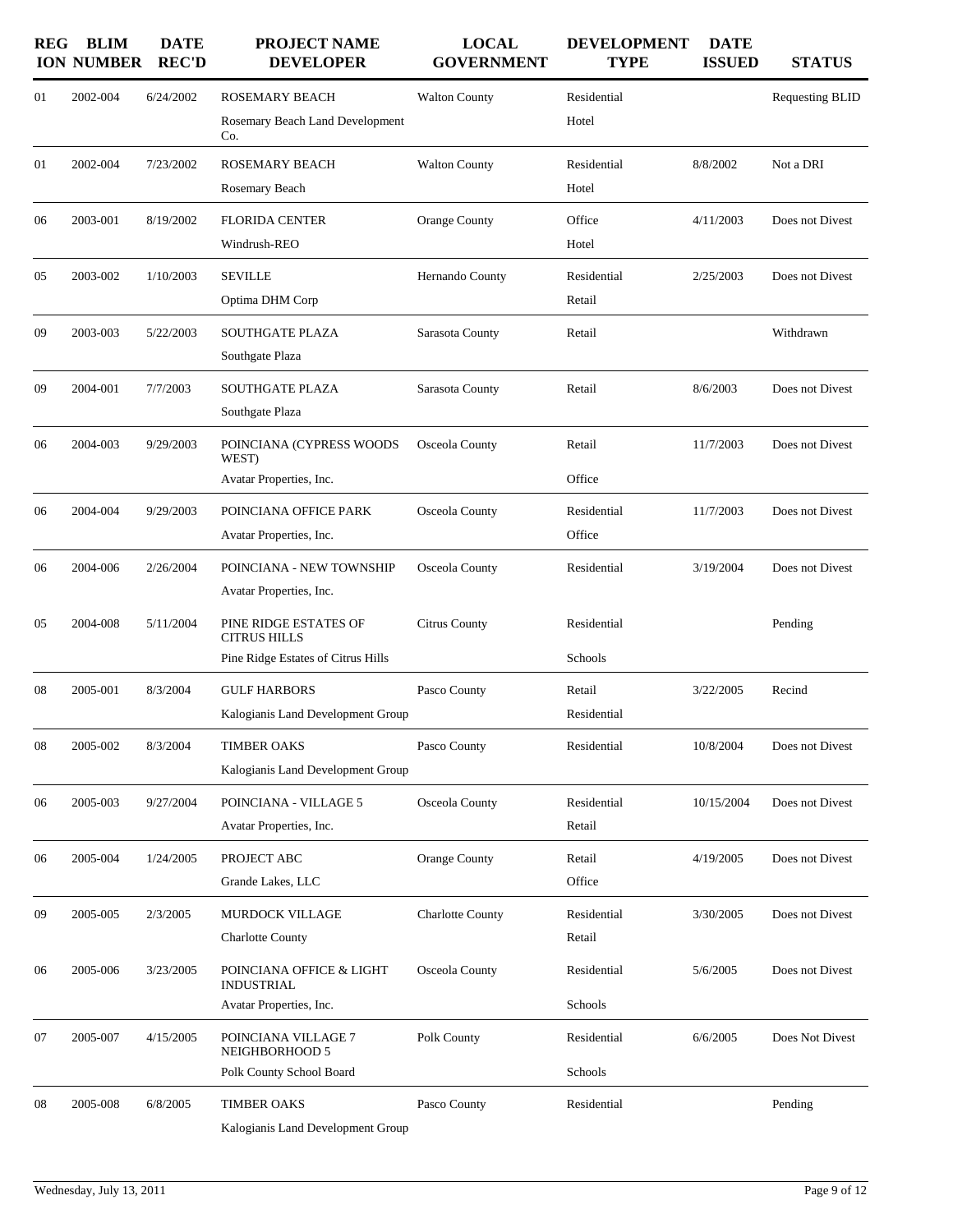| <b>REG</b> | <b>BLIM</b><br><b>ION NUMBER</b> | <b>DATE</b><br><b>REC'D</b> | PROJECT NAME<br><b>DEVELOPER</b>                                             | <b>LOCAL</b><br><b>GOVERNMENT</b> | <b>DEVELOPMENT</b><br><b>TYPE</b> | <b>DATE</b><br><b>ISSUED</b> | <b>STATUS</b>   |
|------------|----------------------------------|-----------------------------|------------------------------------------------------------------------------|-----------------------------------|-----------------------------------|------------------------------|-----------------|
| 05         | 2006-001                         | 8/16/2005                   | <b>GLENN LAKES/ROYAL</b><br><b>HIGHLANDS WEST</b><br>Glen Lakes Partnership  | Hernando County                   | Residential<br>Retail             | 11/18/2005                   | Does not Divest |
| 06         | 2006-002                         | 10/12/2005                  | <b>FLORIDA CENTER</b><br>EB at Colony Lakes, LLC                             | Orlando City                      | Residential<br>Hotel              | 1/19/2006                    | Does not Divest |
| 09         | 2006-003                         | 11/30/2005                  | <b>MURDOCK VILLAGE</b><br><b>Charlotte County</b>                            | <b>Charlotte County</b>           | Residential<br>Retail             | 7/11/2006                    | Does not Divest |
| 05         | 2006-004                         | 3/14/2006                   | <b>OCALA SPRINGS</b><br>Avatar Properties, Inc.                              | <b>Marion County</b>              | Residential<br>Retail             |                              | Pending         |
| 06         | 2006-005                         | 5/12/2006                   | <b>POINCIANA</b><br>Avatar Properties, Inc.                                  | Osceola County                    | Residential<br>Retail             |                              | Withdrawn       |
| 06         | 2006-006                         | 5/16/2006                   | POINCIANA NEW TOWNSHIP -<br><b>MIRALAGO</b><br>Avatar Properties, Inc.       | Osceola County                    | Residential<br>Retail             |                              | Withdrawn       |
| 07         | 2007-001                         | 7/17/2006                   | POINCIANA - POLK SCHOOLS<br>Polk County School Board                         | Polk County                       | School                            |                              | Withdrawn       |
| 06         | 2007-002                         | 9/27/2006                   | PROJECT ABC<br>John Young/Central Florida Parkway                            | Orange County                     | Retail<br>Industrial              | 3/29/2007                    | Wdrawn          |
| 07         | 2007-003                         | 10/30/2006                  | <b>TUSCANY PRESERVE</b><br>(POINCIANA)<br>Tuscany Preserve Development, Inc. | Polk County                       | Multi-Use                         | 3/2/2007                     | Does no Divest  |
| 05         | 2007-004                         | 1/12/2007                   | NORTH OAK BAPTIST (CITRUS<br>SPRINGS)<br><b>Brian McNelly</b>                | <b>Citrus County</b>              | Office                            | 3/2/2007                     | Does not Divest |
| 06         | 2007-005                         | 1/16/2007                   | <b>VISTANA RESORT</b>                                                        | Orange County                     | Residential<br>Office             |                              | Pending         |
| 05         | 2007-006                         | 3/22/2007                   | <b>CITRUS SPRINGS- UNIT 16</b><br>Dart Industries, Inc.                      | Citrus County                     | Residential                       |                              | Pending         |
| 05         | 2007-007                         | 4/27/2007                   | ROYAL HIGHLANDS WEST<br>Glen Lakes Partnership                               | Hernando County                   | Residential                       | 6/15/2007                    | Does not Divest |
| 06         | 2007-008                         | 4/27/2007                   | ABC/ORANGEWOOD EAST<br>Grande Lakes, LLC                                     | Orange County                     | Residential<br>Retail             |                              | Pending         |
| 06         | 2007-009                         | 6/7/2007                    | POINCIANA ESTATES - NEW<br><b>TOWNSHIP</b><br>Daralco No. 5                  | Osceola County                    | Residential                       |                              | Pending         |
| 06         | 2007-010                         | 7/2/2007                    | POINCIANA ELEMENTARY L<br>(OSCEOLA)<br>School District of Osceola County     | Osceola County                    | Residential<br>Schools            |                              | Pending         |
| 06         | 2007-011                         | 10/18/2007                  | SHERATON VISTANA RESORT<br>Vistana Development, Inc.                         | Orange County                     | Residential<br>Office             |                              | Pending         |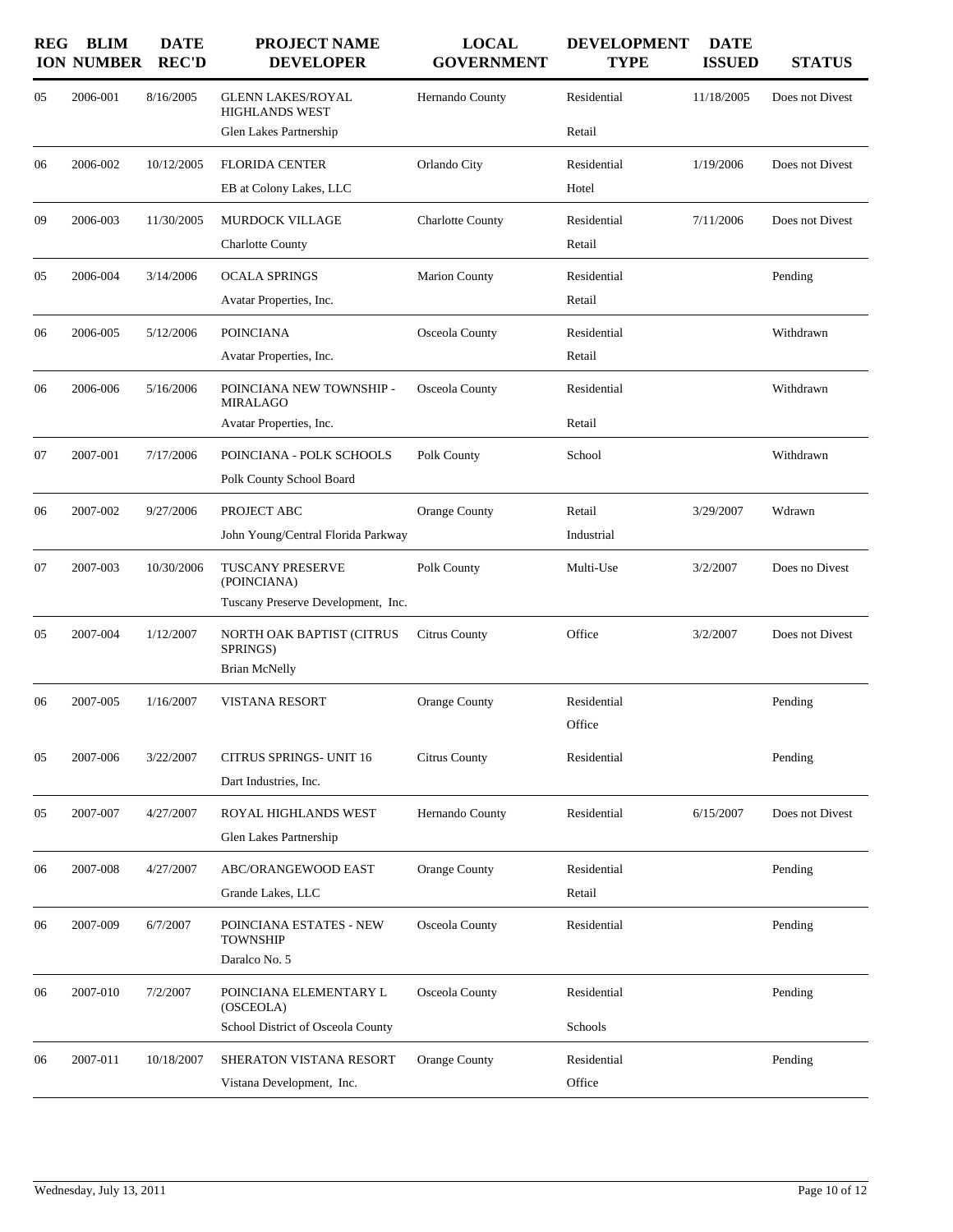| <b>REG</b> | <b>BLIM</b><br><b>ION NUMBER</b> | <b>DATE</b><br><b>REC'D</b> | <b>PROJECT NAME</b><br><b>DEVELOPER</b>                                       | <b>LOCAL</b><br><b>GOVERNMENT</b> | <b>DEVELOPMENT</b><br><b>TYPE</b> | <b>DATE</b><br><b>ISSUED</b> | <b>STATUS</b>   |
|------------|----------------------------------|-----------------------------|-------------------------------------------------------------------------------|-----------------------------------|-----------------------------------|------------------------------|-----------------|
| 05         | 2007-012                         | 10/29/2007                  | ON TOP OF THE WORLD<br>(CIRCLE SQUARE)<br>On Top of the World Communities, In | <b>Marion County</b>              | Residential<br>Retail             | 4/9/2008                     | Does Not Divest |
| 06         | 2007-013                         | 11/8/2007                   | <b>POINCIANA</b><br>Tohopekaliga Water Authority                              | Osceola County                    |                                   | 12/28/2007                   | Dors not Divest |
| 09         | 2007-014                         | 11/8/2007                   | <b>MURDOCK VILLAGE</b><br><b>Charlotte County</b>                             | Charlotte County                  | Residential<br>Retail             |                              | Pending         |
| 07         | 2007-015                         | 12/4/2007                   | TUSCANY PRESERVE<br>(POINCIANA)<br>Tuscany Preserve Development, Inc.         | Polk County                       | Residential                       |                              | Withdrawn       |
| 09         | 2007-016                         | 5/12/2008                   | <b>BURNT STORE MARINA</b>                                                     | Lee County                        | Residential<br>Office             | 7/31/2008                    | Does not Divest |
| 05         | 2007-017                         | 6/9/2008                    | <b>MARION OAKS</b><br>Deltona Corporation                                     | <b>Marion County</b>              | Retail                            | 8/12/2009                    | Does Not Divest |
| 05         | 2007-018                         | 6/23/2008                   | MARION OAKS UNIT 10 & 11<br>Deltona Corp                                      | <b>Marion County</b>              |                                   |                              | Withdrawn       |
| 07         | 2008-001                         | 7/28/2008                   | SPRING LAKE GOLF VIEW LLC<br>Spring Lake Development                          | <b>Highlands County</b>           | Residential                       | 9/15/2008                    | Does Not Divest |
| 09         | 2008-002                         | 1/15/2009                   | <b>NORTH GOLDEN GATE</b><br>Roberto Bollt                                     | <b>Collier County</b>             | Residential<br>Retail             |                              | Pending         |
| 07         | 2008-003                         | 11/3/2008                   | SUN 'N LAKES ESTATES OF<br><b>SEBRING</b>                                     | <b>Highlands County</b>           | Residential                       | 2/2/2009                     | Does not Divest |
| 06         | 2008-004                         | 2/9/2009                    | <b>PONICIANA</b>                                                              | Osceola County                    | Residential<br>Retail             | 4/3/2009                     | Does not Divest |
| 11         | 2008-005                         | 3/3/2009                    | ORANGE BOWL<br>City of Miami                                                  | Miami City                        | Attraction<br>Residential         | 4/22/2009                    | Does not Divest |
| 06         | 2008-006                         | 4/8/2009                    | POINCIANA - NEW TOWNSHIP<br>Avatar Properties, Inc.                           | Osceola County                    | Residential<br>Retail             | 5/18/2009                    | Does not Divest |
| 07         | 2009-001                         | 9/18/2009                   | POINCIANA V7N4/V7N5<br>Avatar Properties, Inc.                                | Polk County                       | Residential<br>Retail             | 2/3/2010                     | Does Not Divest |
| 05         | 2009-002                         | 10/6/2009                   | <b>CITRUS SPRINGS UNITS 1-27</b><br><b>SBA</b> Towers                         | <b>Citrus County</b>              | Residential                       | 12/22/2009                   | Does not Divest |
| 07         | 2009-003                         | 12/22/2009                  | POINCIANA - SOLIVITA<br>Avatar Properties, Inc.                               | Polk County                       | Residential<br>Retail             | 5/28/2010                    | Does not Divest |
| 06         | 2009-004                         | 4/5/2010                    | POINCIANA NEW TOWNSHIP<br>Crane Cove Corporation                              | Osceola County                    | Residential<br>Retail             | 5/24/2010                    | Does not Divest |
| 05         | 2009-005                         | 4/19/2010                   | CIRCLE SQUARE WOODS<br>On Top of the World Communities                        | Marion County                     | Industrial<br>Office              | 6/17/2010                    | Does not Divest |